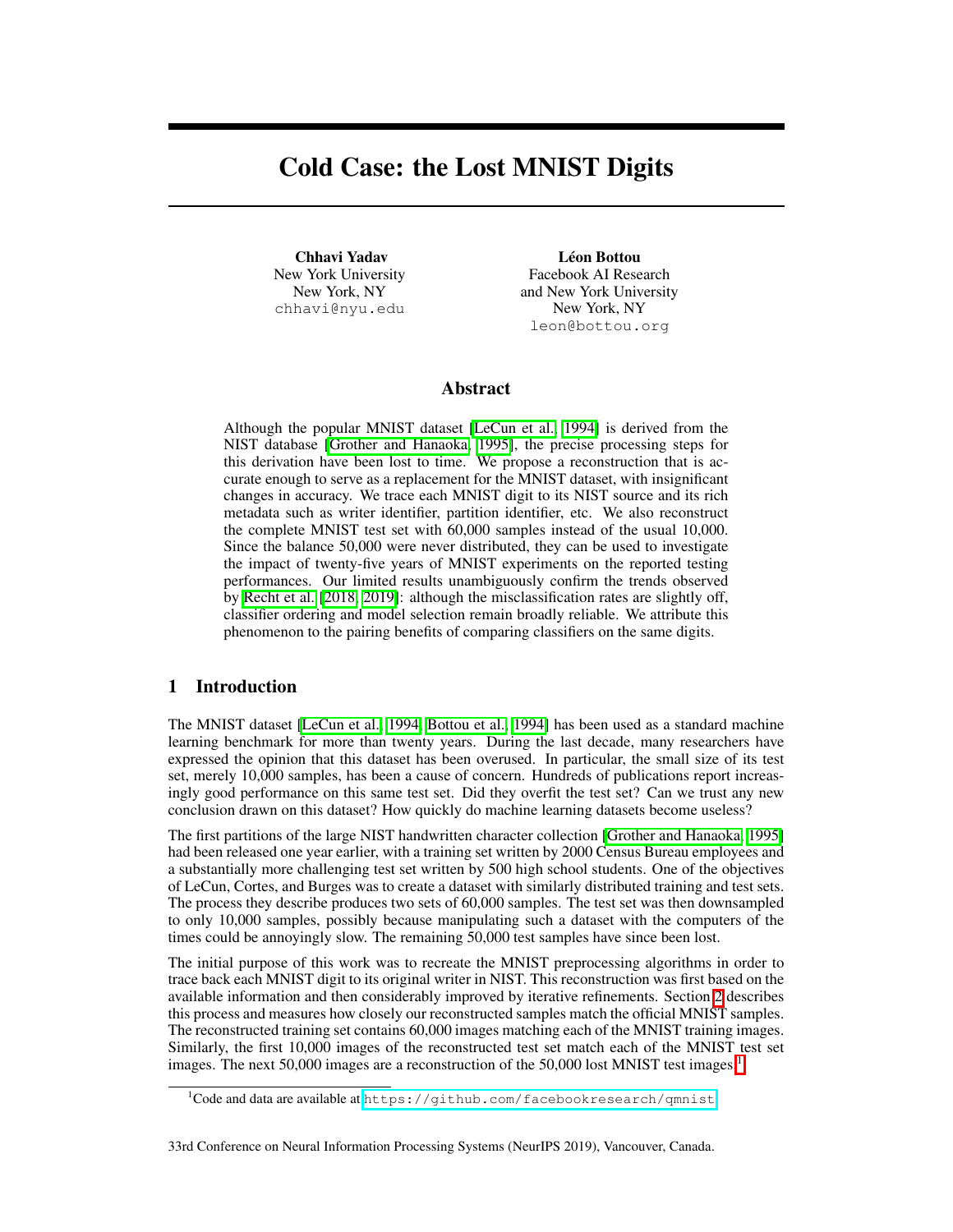The original NIST test contains 58,527 digit images written by 500 different writers. In contrast to the training set, where blocks of data from each writer appeared in sequence, the data in the NIST test set is scrambled. Writer identities for the test set is available and we used this information to unscramble the writers. We then split this NIST test set in two: characters written by the first 250 writers went into our new training set. The remaining 250 writers were placed in our test set. Thus we had two sets with nearly 30,000 examples each.

The new training set was completed with enough samples from the old NIST training set, starting at pattern #0, to make a full set of 60,000 training patterns. Similarly, the new test set was completed with old training examples starting at pattern #35,000 to make a full set with 60,000 test patterns. All the images were size normalized to fit in a 20 x 20 pixel box, and were then centered to fit in a 28 x 28 image using center of gravity. Grayscale pixel values were used to reduce the effects of aliasing. These are the training and test sets used in the benchmarks described in this paper. In this paper, we will call them the MNIST data.

<span id="page-1-1"></span>Figure 1: The two paragraphs of **Bottou et al.** [\[1994\]](#page-9-4) describing the MNIST preprocessing. The hsf4 partition of the NIST dataset, that is, the original test set, contains in fact 58,646 digits.

In the same spirit as **[\[Recht et al., 2018,](#page-9-2) [2019\]](#page-9-3)**, the rediscovery of the 50,000 lost MNIST test digits provides an opportunity to quantify the degradation of the official MNIST test set over a quarter-century of experimental research. Section  $\beta$  compares and discusses the performances of well known algorithms measured on the original MNIST test samples, on their reconstructions, and on the reconstructions of the 50,000 lost test samples. Our results provide a well controlled confirmation of the trends identified by [Recht et al.](#page-9-2) [\[2018,](#page-9-2) [2019\]](#page-9-3) on a different dataset.

# <span id="page-1-0"></span>2 Recreating MNIST

Recreating the algorithms that were used to construct the MNIST dataset is a challenging task. Figure  $\Pi$  shows the two paragraphs that describe this process in **[Bottou et al., [1](#page-1-1)994]**. Although this was the first paper mentioning MNIST, the creation of the dataset predates this benchmarking effort by several months.<sup>[2](#page-1-2)</sup> Curiously, this description incorrectly reports that the number of digits in the hsf4 partition, that is, the original NIST testing set, as 58,527 instead of 58,646 $\frac{3}{5}$ 

These two paragraphs give a relatively precise recipe for selecting the 60,000 digits that compose the MNIST training set. Alas, applying this recipe produces a set that contains one more zero and one less eight than the actual MNIST training set. Although they do not match, these class distributions are too close to make it plausible that 119 digits were really missing from the hsf4 partition.

The description of the image processing steps is much less precise. How are the 128x128 binary NIST images cropped? Which heuristics, if any, are used to disregard noisy pixels that do not belong to the digits themselves? How are rectangular crops centered in a square image? How are these square images resampled to 20x20 gray level images? How are the coordinates of the center of gravity rounded for the final centering step?

#### 2.1 An iterative process

Our initial reconstruction algorithms were informed by the existing description and, crucially, by our knowledge of a mysterious resampling algorithm found in ancient parts of the Lush codebase: instead of using a bilinear or bicubic interpolation, this code computes the exact overlap of the input and output image pixels. $^{4}$ 

<span id="page-1-3"></span><span id="page-1-2"></span><sup>&</sup>lt;sup>2</sup>When LB joined this effort during the summer 1994, the MNIST dataset was already ready.

<sup>&</sup>lt;sup>3</sup>The same description also appears in  $[LECun et al., 1994]$  [Le Cun et al., 1998\]](#page-9-5). These more recent texts incorrectly use the names SD1 and SD3 to denote the original NIST test and training sets. And additional sentence explains that only a subset of 10,000 test images was used or made available, "*5000 from SD1 and 5000 from SD3*."

<span id="page-1-4"></span><sup>4</sup> See <https://tinyurl.com/y5z7qtcg>.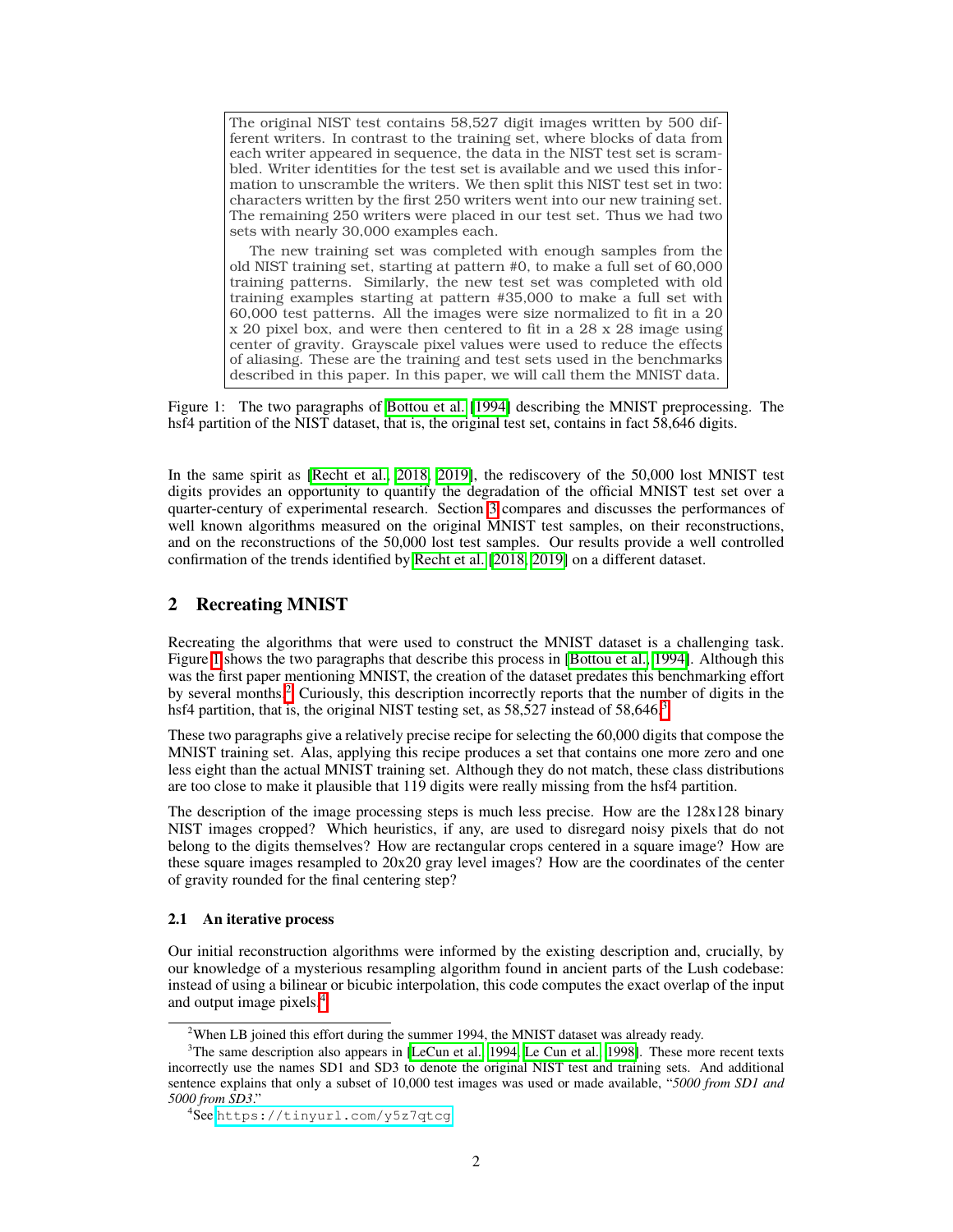

<span id="page-2-0"></span>Figure 2: Side-by-side display of the first sixteen digits in the MNIST and QMNIST training set. The magnified view of the first one illustrates the correct reconstruction of the antialiased pixels.

Although our first reconstructed dataset, dubbed QMNISTv1, behaves very much like MNIST in machine learning experiments, its digit images could not be reliably matched to the actual MNIST digits. In fact, because many digits have similar shapes, we must rely on subtler details such as the anti-aliasing pixel patterns. It was however possible to identify a few matches. For instance we found that the lightest zero in the QMNIST training set matches the lightest zero in the MNIST training set. We were able to reproduce their antialiasing patterns by fine-tuning the initial centering and resampling algorithms, leading to QMNISTv2.

We then found that the smallest  $L_2$  distance between MNIST digits and jittered QMNIST digits was a reliable match indicator. Running the Hungarian assignment algorithm on the two training sets gave good matches for most digits. A careful inspection of the worst matches allowed us to further tune the cropping algorithms, and to discover, for instance, that the extra zero in the reconstructed training set was in fact a duplicate digit that the MNIST creators had identified and removed. The ability to obtain reliable matches allowed us to iterate much faster and explore more aspects the image processing algorithm space, leading to QMNISTv3, v4, and v5. Note that all this tuning was achieved by matching training set images only.

This seemingly pointless quest for an exact reconstruction was surprisingly addictive. Supposedly urgent tasks could be indefinitely delayed with this important procrastination pretext. Since all good things must come to an end, we eventually had to freeze one of these datasets and call it QMNIST.

#### 2.2 Evaluating the reconstruction quality

Although the QMNIST reconstructions are closer to the MNIST images than we had envisioned, they remain imperfect.

Table  $\overline{2}$  indicates that about 0.25% of the QMNIST training set images are shifted by one pixel relative to their MNIST counterpart. This occurs when the center of gravity computed during the last centering step (see Figure  $\prod$ ) is very close to a pixel boundary. Because the image reconstruction is imperfect, the reconstructed center of gravity sometimes lands on the other side of the pixel boundary, and the alignment code shifts the image by a whole pixel.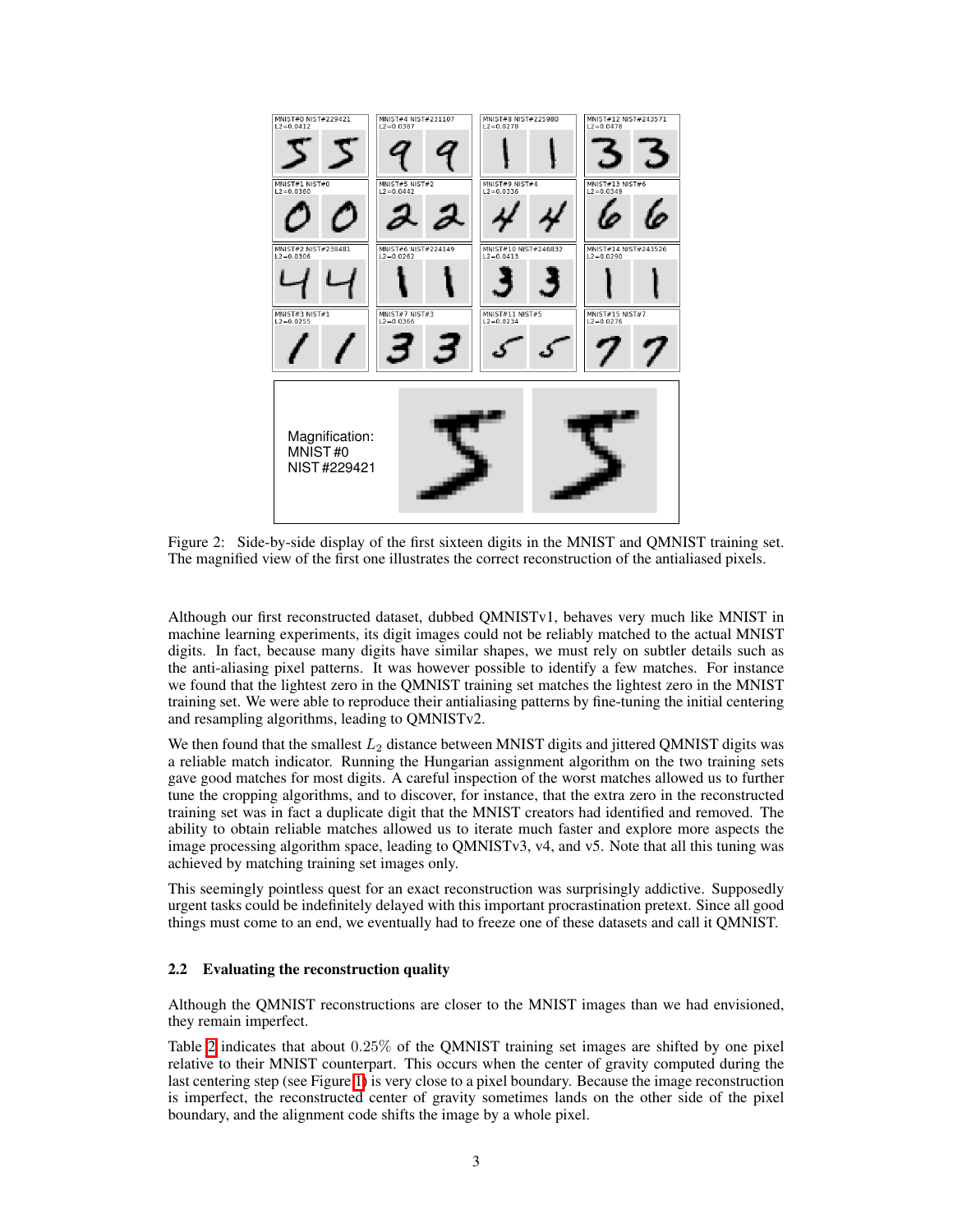<span id="page-3-1"></span>Table 1: Quartiles of the jittered distances between matching MNIST and QMNIST training digit images with pixels in range 0 *...* 255. A *L*<sup>2</sup> distance of 255 would indicate a one pixel difference. The  $L_{\infty}$  distance represents the largest absolute difference between image pixels.

|                                | Min |       | $25\%$ Med $75\%$ |      | Max  |
|--------------------------------|-----|-------|-------------------|------|------|
| Jittered $L_2$ distance        |     | -7. L | 87                | 10.5 | 17.3 |
| Jittered $L_{\infty}$ distance |     |       |                   |      |      |

<span id="page-3-0"></span>Table 2: Count of training samples for which the MNIST and QMNIST images align best without translation or with a  $\pm 1$  pixel translation.

| Jitter            |       | 0 pixels $\pm 1$ pixels |
|-------------------|-------|-------------------------|
| Number of matches | 59853 | 147                     |

<span id="page-3-2"></span>Table 3: Misclassification rates of a Lenet5 convolutional network trained on both the MNIST and QMNIST training sets and tested on the MNIST test set, on the 10K QMNIST testing examples matching the MNIST testing set, and on the 50k remaining QMNIST testing examples.

| <b>Test on</b>  | <b>MNIST</b>             | <b>QMNIST10K</b>         | QMNIST50K                |
|-----------------|--------------------------|--------------------------|--------------------------|
| Train on MNIST  | $0.82\%$ ( $\pm 0.2\%$ ) | $0.81\%$ ( $\pm 0.2\%$ ) | $1.08\%$ ( $\pm 0.1\%$ ) |
| Train on OMNIST | $0.81\%$ ( $\pm 0.2\%$ ) | $0.80\%$ ( $\pm 0.2\%$ ) | $1.08\%$ ( $\pm 0.1\%$ ) |

Table  $\overline{\Pi}$  gives the quartiles of the  $L_2$  distance and  $L_{\infty}$  distances between the MNIST and QMNIST images, after accounting for these occasional single pixel shifts. An *L*<sup>2</sup> distance of 255 would indicate a full pixel of difference. The  $L_{\infty}$  distance represents the largest difference between image pixels, expressed as integers in range 0 *...* 255.

In order to further verify the reconstruction quality, we trained a variant of the Lenet5 network described by [Le Cun et al.](#page-9-5) [\[1998\]](#page-9-5). Its original implementation is still available as a demonstration in the Lush codebase. Lush **[\[Bottou and LeCun, 2001\]](#page-9-6)** descends from the SN neural network software [\[Bottou and Le Cun, 1988\]](#page-9-7) and from its AT&T Bell Laboratories variants developped in the nineties. This particular variant of Lenet5 omits the final Euclidean layer described in [Le Cun et al.] [1998] without incurring a performance penalty. Following the pattern set by the original implementation, the training protocol consists of three sets of 10 epochs with global stepsizes  $10^{-4}$ ,  $10^{-5}$ , and  $10^{-6}$ . Each set starts with estimating the diagonal of the Hessian. Per-weight stepsizes are then computed by dividing the global stepsize by the estimated curvature plus  $0.02$ . Table  $\overline{3}$  reports insignificant differences when one trains with the MNIST or QMNIST training set or test with MNIST test set or the matching part of the QMNIST test set. On the other hand, we observe a more substantial difference when testing on the remaining part of the QMNIST test set, that is, the reconstructions of the lost MNIST test digits. Such discrepancies will be discussed more precisely in Section [3.](#page-4-0)

#### 2.3 MNIST trivia

The reconstruction effort allowed us to uncover a lot of previously unreported facts about MNIST.

- 1. There are exactly three duplicate digits in the entire NIST handwritten character collection. Only one of them falls in the segments used to generate MNIST but was removed by the MNIST authors.
- 2. The first 5001 images of the MNIST test set seem randomly picked from those written by writers #2350-#2599, all high school students. The next 4999 images are the consecutive NIST images #35,000-#39,998, in this order, written by only 48 Census Bureau employees, writers  $\#326-\#373$ , as shown in Figure  $\boxed{5}$ . Although this small number could make us fear for statistical significance, these comparatively very clean images contribute little to the total test error.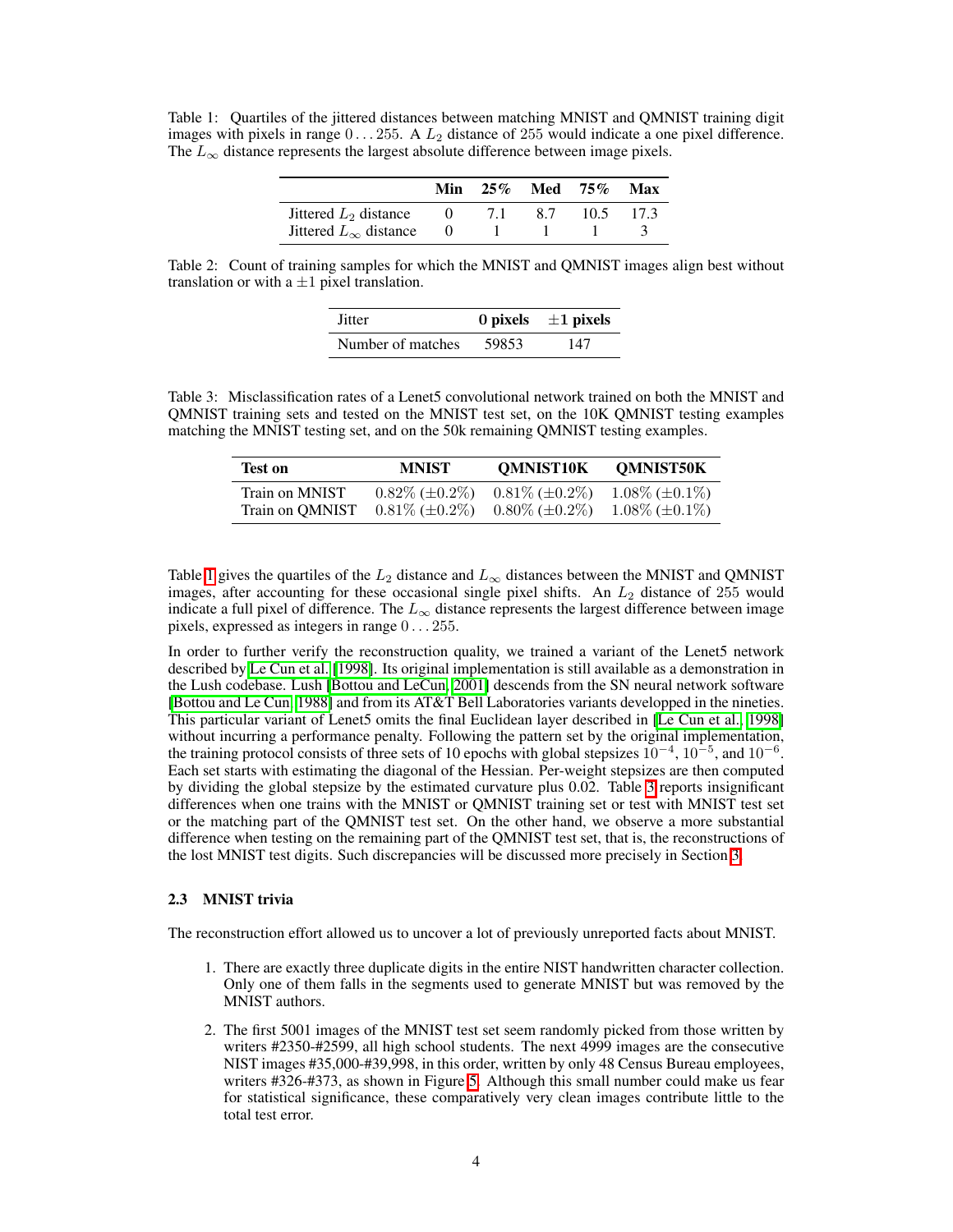- 3. Even-numbered images among the 58,100 first MNIST training set samples exactly match the digits written by writers #2100-#2349, all high school students, in random order. The remaining images are the NIST images #0 to #30949 in that order. The beginning of this sequence is visible in Figure  $\boxed{2}$ . Therefore, half of the images found in a typical minibatch of consecutive MNIST training images are likely to have been written by the same writer. We can only recommend shuffling the training set before assembling the minibatches.
- 4. There is a rounding error in the final centering of the 28x28 MNIST images. The average center of mass of a MNIST digits is in fact located half a pixel away from the geometrical center of the image. This is important because training on correctly centered images yields substantially worse performance on the standard MNIST testing set.
- 5. A slight defect in the MNIST resampling code generates low amplitude periodic patterns in the dark areas of thick characters. These patterns, illustrated in Figure  $\beta$ , can be traced to a 0.99 fudge factor that is still visible in the Lush legacy code.<sup>[5](#page-4-1)</sup> Since the period of these patterns depend on the sizes of the input images passed to the resampling code, we were able to determine that the small NIST images were not upsampled by directly calling the resampling code, but by first doubling their resolution, then downsampling to size 20x20.
- 6. Converting the continuous-valued pixels of the subsampled images into integer-valued pixels is delicate. Our code linearly maps the range observed in each image to the interval  $[0.0,255.0]$ , rounding to the closest integer. Comparing the pixel histograms (see Figure  $\overline{4}$ ) reveals that MNIST has substantially more pixels with value 128 and less pixels with value 255. We could not think of a plausibly simple algorithm compatible with this observation.

## <span id="page-4-0"></span>3 Generalization Experiments

This section takes advantage of the reconstruction of the lost 50,000 testing samples to revisit some MNIST performance results reported during the last twenty-five years. [Recht et al.](#page-9-2) [\[2018,](#page-9-2) [2019\]](#page-9-3) perform a similar study on the CIFAR10 and ImageNet datasets and identify very interesting trends. However they also explain that they cannot fully ascertain how closely the distribution of the reconstructed dataset matches the distribution of the original dataset, raising the possibility of the reconstructed dataset being substantially harder than the original. Because the published MNIST test set was subsampled from a larger set, we have a much tighter control of the data distribution and can confidently confirm their findings.

Because the MNIST testing error rates are usually low, we start with a careful discussion of the computation of confidence intervals and of the statistical significance of error comparisons in the context of repeated experiments. We then report on MNIST results for several methods: k-nearest neightbors (KNN), support vector machines (SVM), multilayer perceptrons (MLP), and several flavors of convolutional networks (CNN).

#### 3.1 About confidence intervals

Since we want to know whether the actual performance of a learning system differs from the performance estimated using an overused testing set with run-of-the-mill confidence intervals, all confidence intervals reported in this work were obtained using the classic Wald method: when we observe  $n_1$  misclassifications out of *n* independent samples, the error rate  $\nu = n_1/n$  is reported with confidence  $1-\eta$  as

<span id="page-4-2"></span>
$$
\nu \pm z \sqrt{\frac{\nu(1-\nu)}{n}}\,,\tag{1}
$$

where  $z = \sqrt{2} \text{erfc}^{-1}(\eta)$  is approximately equal to 2 for a 95% confidence interval. For instance, an error rate close to 1.0% measured on the usual 10,000 test example is reported as a  $1\% \pm 0.2\%$  error rate, that is,  $100 \pm 20$  misclassifications. This approach is widely used despite the fact that it only holds for a single use of the testing set and that it relies on an imperfect central limit approximation.

The simplest way to account for repeated uses of the testing set is the Bonferroni correction [\[Bon](#page-9-8)**ferroni, 1936**, that is, dividing  $\eta$  by the number K of potential experiments, *simultaneously defined* 

<span id="page-4-1"></span><sup>5</sup> See <https://tinyurl.com/y5z7abyt>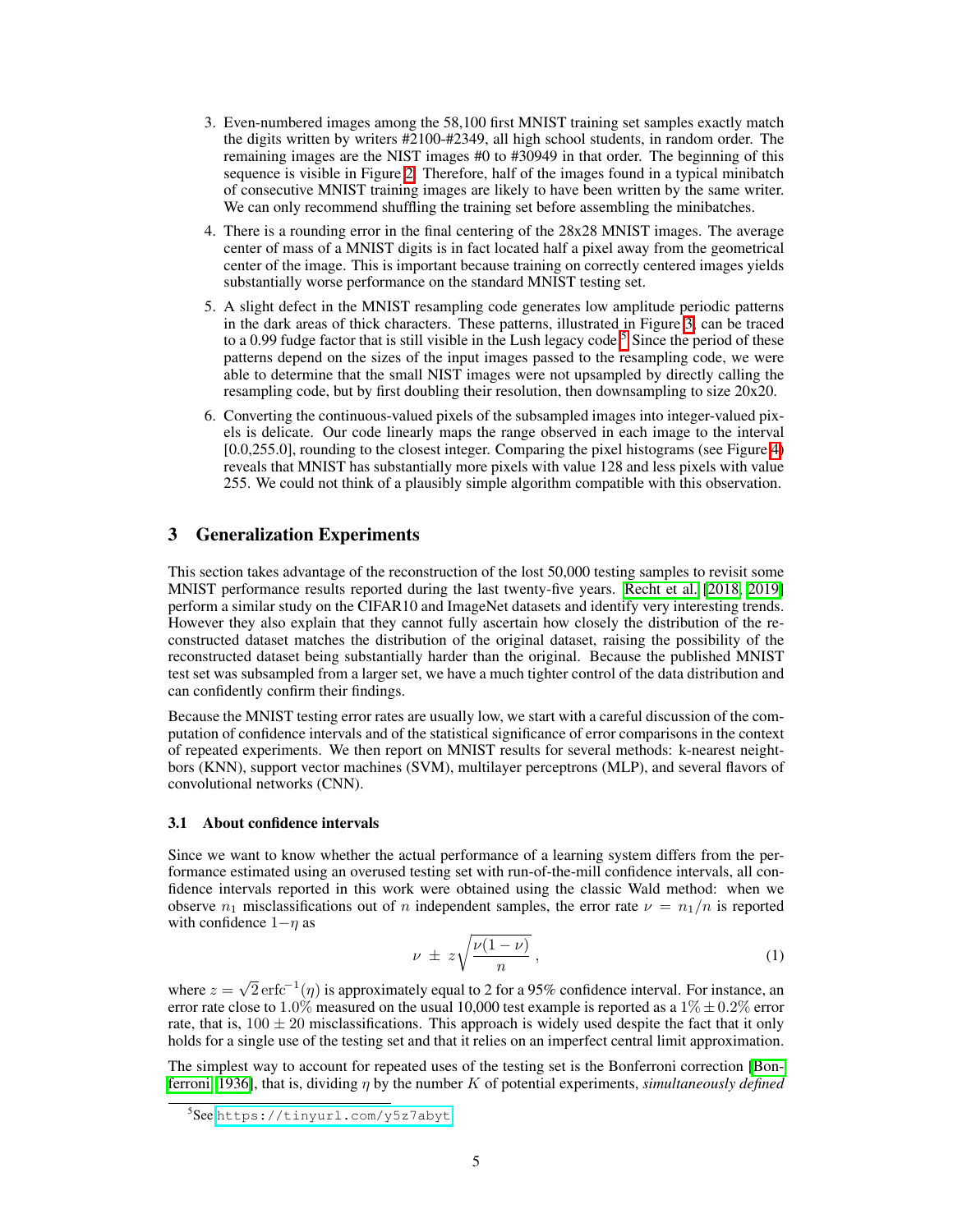

<span id="page-5-1"></span>Figure 3: We have reproduced a defect of the original resampling code that creates low amplitude periodic patterns in the dark areas of thick characters.



<span id="page-5-2"></span>Figure 4: Histogram of pixel values in range 1-255 in the MNIST (red dots) and QMNIST (blue line) training set. Logarithmic scale.



<span id="page-5-0"></span>Figure 5: Histogram of Writer IDs and Number of digits written by the writer in MNIST Train, MNIST Test 10K and QMNIST Test 50K sets.

*before performing any measurement*. Although relaxing this simultaneity constraint progressively requires all the apparatus of statistical learning theory [\[Vapnik, 1982,](#page-9-9) §6.3], the correction still takes the form of a divisor  $K$  applied to confidence level  $\eta$ . Because of the asymptotic properties of the erfc function, the width of the actual confidence intervals essentially grows like  $log(K)$ .

In order to complete this picture, one also needs to take into account the *benefits* of using the same testing set. Ordinary confidence intervals are overly pessimistic when we merely want to know whether a first classifier with error rate  $\nu_1 = n_1/n$  is worse than a second classifier with error rate  $\nu_2 = n_2/n$ . Because these error rates are measured on the same test samples, we can instead rely on a pairing argument: the first classifier can be considered worse with confidence  $1-\eta$  when

$$
\nu_1 - \nu_2 = \frac{n_{12} - n_{21}}{n} \geq z \frac{\sqrt{n_{12} + n_{21}}}{n}, \qquad (2)
$$

where  $n_{12}$  represents the count of examples misclassified by the first classifier but not the second classifier,  $n_{21}$  is the converse, and  $z = \sqrt{2} \arccos \left( \frac{2\eta}{2} \right)$  is approximately 1.7 for a 95% confidence. For instance, four additional misclassifications out of 10,000 examples is sufficient to make such a determination. This correspond to a difference in error rate of 0*.*04%, roughly ten times smaller than what would be needed to observe disjoint error bars  $\overline{1}$ . This advantage becomes very significant when combined with a Bonferroni-style correction: *K* pairwise comparisons remain simultaneously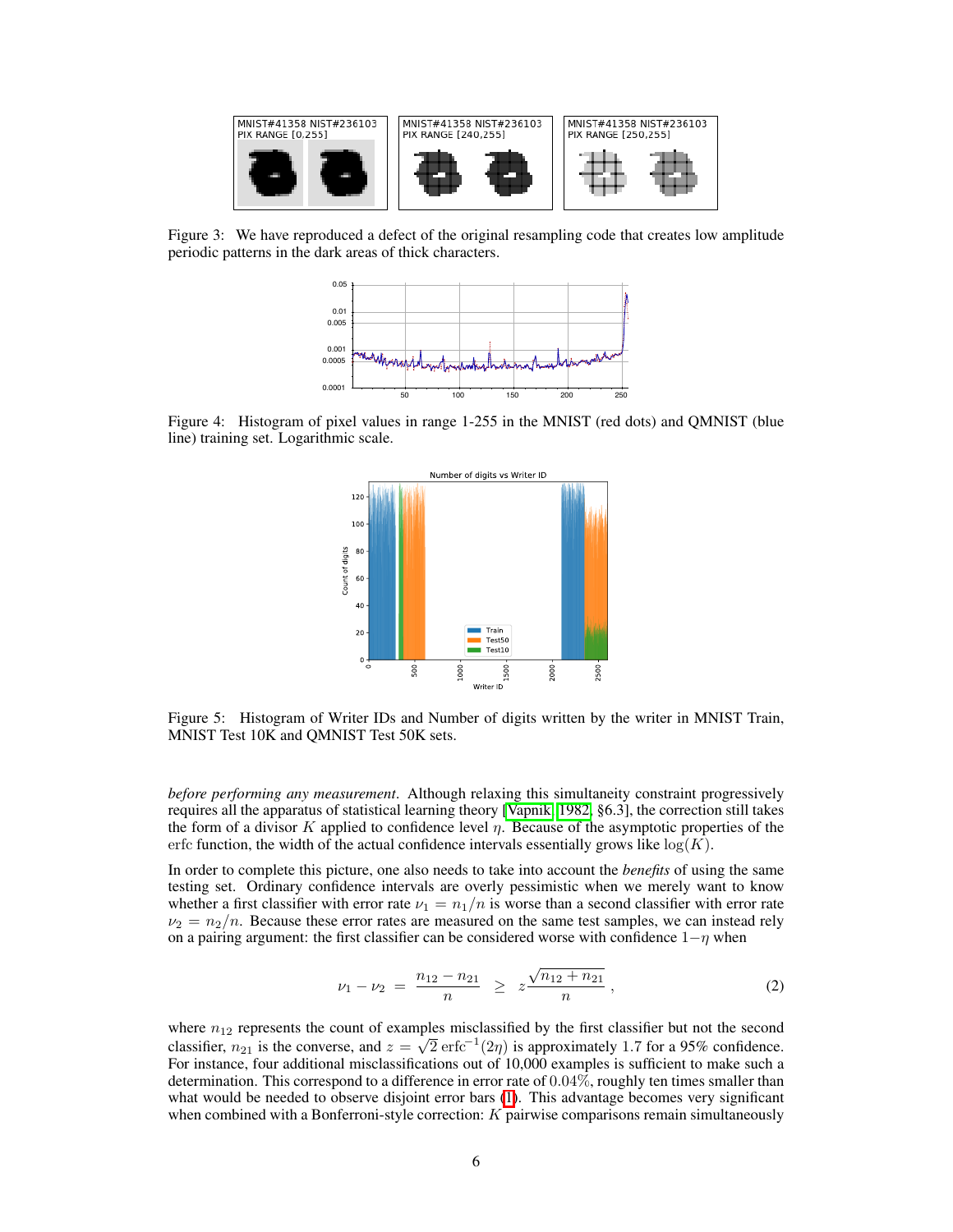valid with confidence  $1 - \eta$  if all comparisons satisfy

$$
n_{12} - n_{21} \geq \sqrt{2} \, \arccos \left( \frac{2\eta}{K} \right) \sqrt{n_{12} + n_{21}}
$$

For instance, in the realistic situation

$$
n = 10000, \ n_1 = 200, \ n_{12} = 40, \ n_{21} = 10, \ n_2 = n_1 - n_{12} + n_{21} = 170,
$$

the conclusion that classifier 1 is worse than classifier 2 remains valid with confidence 95% as long as it is part of a series of  $K \leq 4545$  pairwise comparisons. In contrast, after merely  $K=50$  experiments, the 95% confidence interval for the absolute error rate of classifier 1 is already  $2\% \pm 0.5\%$ , too large to distinguish it from the error rate of classifier 2. We should therefore expect that repeated model selection on the same test set leads to decisions that remain valid far longer than the corresponding absolute error rates.<sup>6</sup>

#### 3.2 Results

We report results using two training sets, namely the MNIST training set and the QMNIST reconstructions of the MNIST training digits, and three testing sets, namely the official MNIST testing set with 10,000 samples (MNIST), the reconstruction of the official MNIST testing digits (QM-NIST10K), and the reconstruction of the lost 50,000 testing samples (QMNIST50K). We use the names TMTM, TMTQ10, TMTQ50 to identify results measured on these three testing sets after training on the MNIST training set. Similarly we use the names TQTM, TQTQ10, and TQTQ50, for results obtained after training on the QMNIST training set and testing on the three test sets. None of these results involves data augmentation or preprocessing steps such as deskewing, noise removal, blurring, jittering, elastic deformations, etc.

Figure  $\overline{6}$  (left plot) reports the testing error rates obtained with KNN for various values of the parameter *k* using the MNIST training set as reference points. The QMNIST50K results are slightly worse but within the confidence intervals. The best *k* determined on MNIST is also the best *k* for  $OMNIST50K$ . Figure  $\overline{6}$  (right plot) reports similar results and conclusions when using the QMNIST training set as a reference point.

Figure  $\overline{7}$  reports testing error rates obtained with RBF kernel SVMs after training on the MNIST training set with various values of the hyperparameters *C* and *g*. The QMNIST50 results are consistently higher but still fall within the confidence intervals except maybe for mis-regularized models. Again the hyperparameters achieving the best MNIST performance also achieve the best QMNIST50K performance.

Figure  $\frac{1}{8}$  (left plot) provides similar results for a single hidden layer multilayer network with various hidden layer sizes, averaged over five runs. The QMNIST50K results again appear consistently worse than the MNIST test set results. On the one hand, the best QMNIST50K performance is achieved for a network with 1100 hidden units whereas the best MNIST testing error is achieved by a network with 700 hidden units. On the other hand, all networks with 300 to 1100 hidden units perform very similarly on both MNIST and QMNIST50, as can be seen in the plot. A 95% confidence interval paired test on representative runs reveals no statistically significant differences between the MNIST test performances of these networks. Each point in figure  $\frac{8}{10}$  (right plot) gives the MNIST and QMNIST50K testing error rates of one MLP experiment. This plot includes experiments with several hidden layer sizes and also several minibatch sizes and learning rates. We were only able to replicate the reported 1.6% error rate [Le Cun et al.](#page-9-5)  $[1998]$  using minibatches of five or less examples.

Finally, Figure  $\overline{9}$  summarizes all the experiments reported above. It also includes several flavors of convolutional networks: the Lenet5 results were already presented in Table  $\overline{3}$ , the VGG-11  $\overline{S}$ i[monyan and Zisserman, 2014\]](#page-9-10) and ResNet-18 [\[He et al., 2016\]](#page-9-11) results are representative of the modern CNN architectures currently popular in computer vision. We also report results obtained using four models from the TF-KR MNIST challenge.<sup>[7](#page-6-1)</sup> Model TFKR-a<sup>8</sup> is an ensemble two VGGand one ResNet-like models trained with an augmented version of the MNIST training set. Models

<span id="page-6-0"></span><sup>&</sup>lt;sup>6</sup>See [Feldman et al.,  $2019$ ] for a different perspective on this issue.

<span id="page-6-1"></span><sup>7</sup><https://github.com/hwalsuklee/how-far-can-we-go-with-MNIST>

<span id="page-6-2"></span><sup>8</sup> TFKR-a: <https://github.com/khanrc/mnist>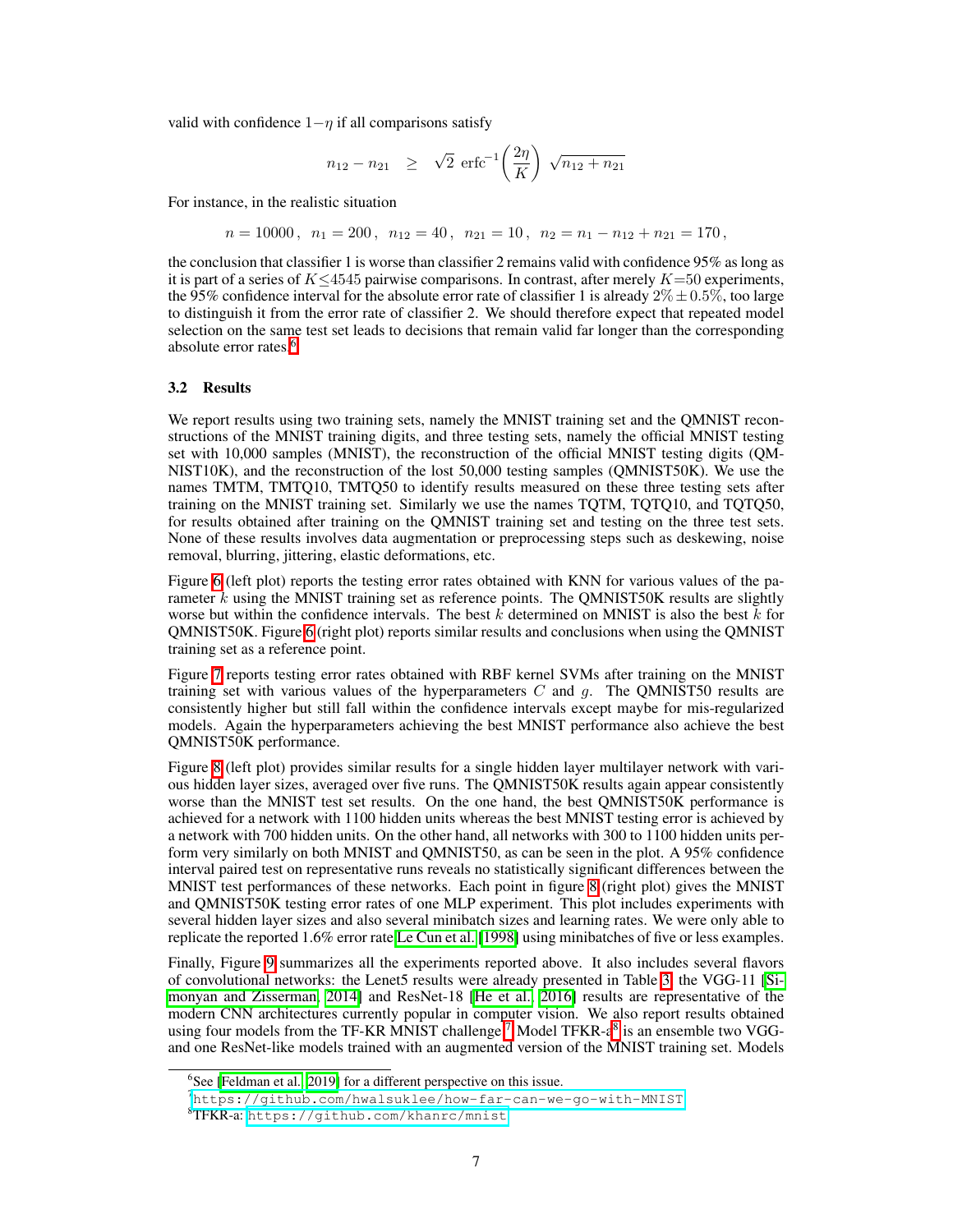

<span id="page-7-0"></span>Figure 6: KNN error rates for various values of *k* using either the MNIST (left plot) or QMNIST (right plot) training sets. Red circles: testing on MNIST. Blue triangles: testing on its QMNIST counterpart. Green stars: testing on the 50,000 new QMNIST testing examples.



<span id="page-7-1"></span>Figure 7: SVM error rates for various values of the regularization parameter *C* (left plot) and the RBF kernel parameter *g* (right plot) after training on the MNIST training set, using the same color and symbols as figure  $\overline{6}$ .



<span id="page-7-2"></span>Figure 8: Left plot: MLP error rates for various hidden layer sizes after training on MNIST, using the same color and symbols as figure  $\overline{6}$ . Right plot: scatter plot comparing the MNIST and QMNIST50K testing errors for all our MLP experiments.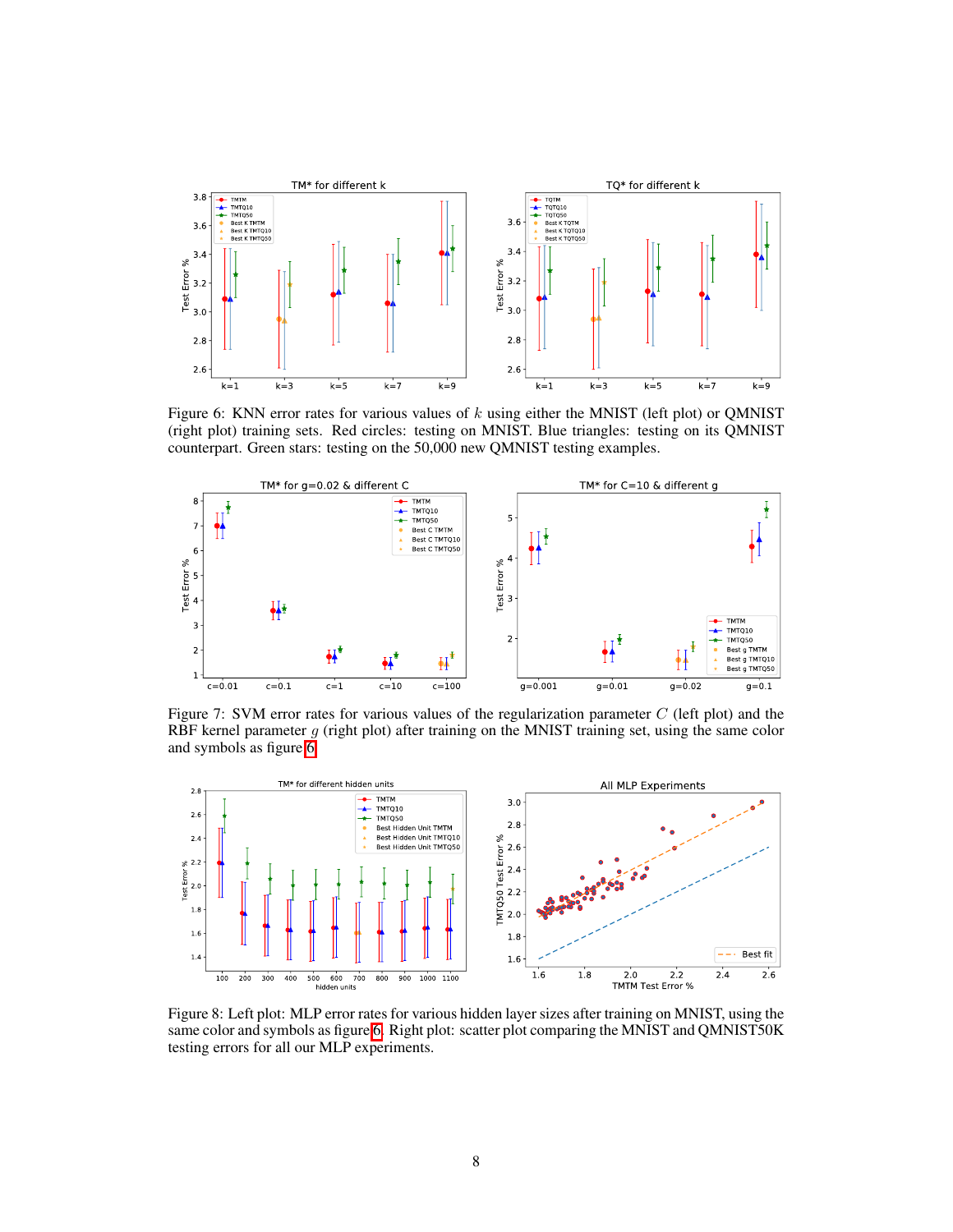

<span id="page-8-0"></span>Figure 9: Scatter plot comparing the MNIST and QMNIST50K testing performance of all the models trained on MNIST during the course of this study.

TFKR- $b^9$ , TFKR- $c^{10}$ , and TFKR- $d^{11}$  are single CNN models with varied architectures. This scatter plot shows that the QMNIST50 error rates are consistently slightly higher than the MNIST testing errors. However, the plot also shows that comparing the MNIST testing set performances of various models provides a near perfect ranking of the corresponding QMNIST50K performances. In particular, the best performing model on MNIST, TFKR-a, remains the best performing model on QMNIST50K.

# 4 Conclusion

We have recreated a close approximation of the MNIST preprocessing chain. Not only did we track each MNIST digit to its NIST source image and associated metadata, but also recreated the original MNIST test set, including the 50,000 samples that were never distributed. These fresh testing samples allow us to investigate how the results reported on a standard testing set suffer from repeated experimentation. Our results confirm the trends observed by [Recht et al.](#page-9-2) [\[2018,](#page-9-2) [2019\]](#page-9-3), albeit on a different dataset and in a substantially more controlled setup. All these results essentially show that the "testing set rot" problem exists but is far less severe than feared. Although the repeated usage of the same testing set impacts absolute performance numbers, it also delivers pairing advantages that help model selection in the long run. In practice, this suggests that a shifting data distribution is far more dangerous than overusing an adequately distributed testing set.

<span id="page-8-1"></span><sup>&</sup>lt;sup>9</sup>TFKR-b: <https://github.com/bart99/tensorflow/tree/master/mnist>

<span id="page-8-2"></span><sup>10</sup>TFKR-c: <https://github.com/chaeso/dnn-study>

<span id="page-8-3"></span><sup>&</sup>lt;sup>11</sup>TFKR-d: [https://github.com/ByeongkiJeong/MostAccurableMNIST\\_keras](https://github.com/ByeongkiJeong/MostAccurableMNIST_keras)